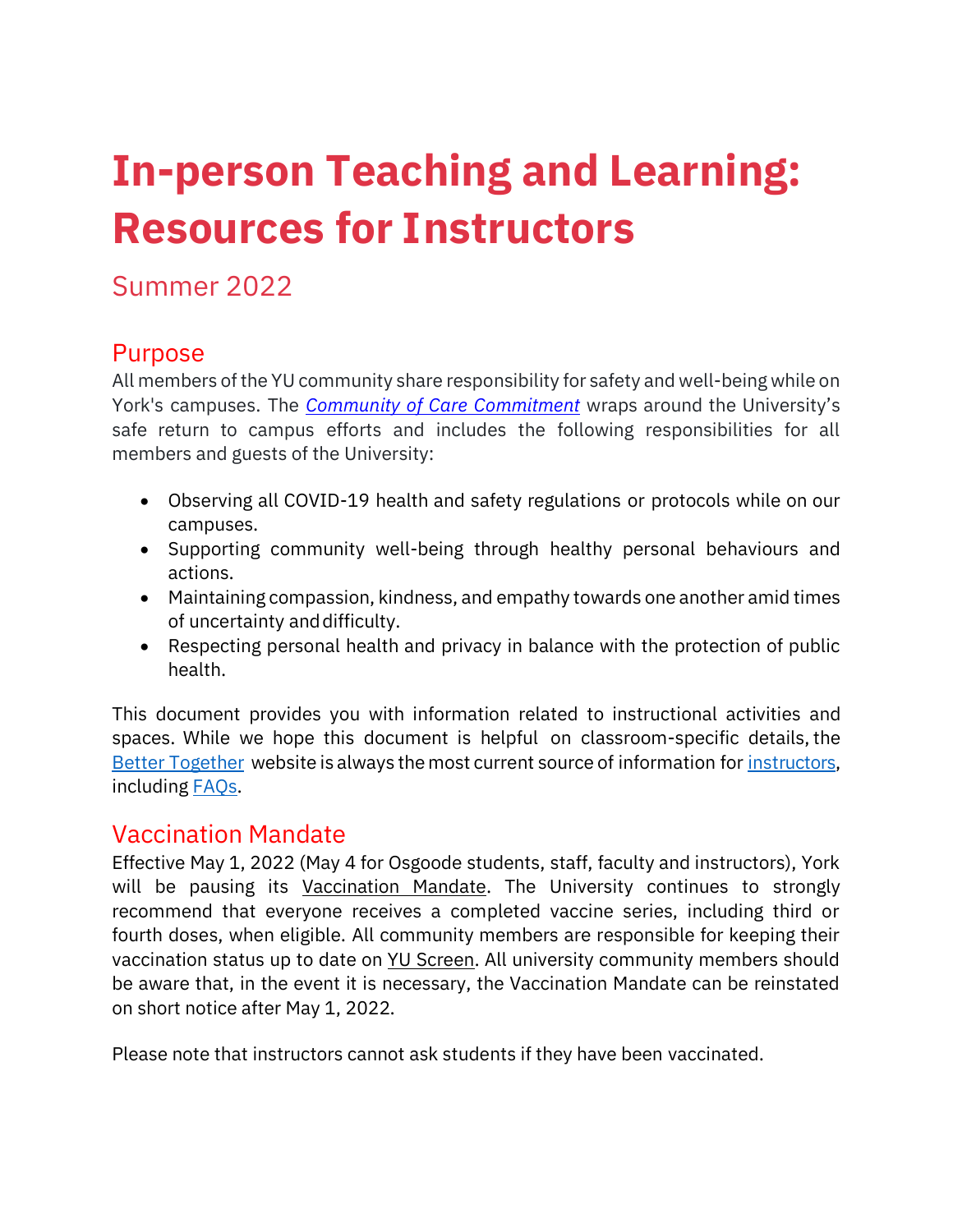No individual may request or demand personal medical information from another person including (but not limited to) inquiring about or asking for verification of their vaccination status. No individual can deny another individual access to a teaching, learning or research space based on assumptions about their personal health information,includingvaccination status.

Everyone has a right to keep their personal health information private. Consider if there are power differentials between you and the other individual(s). Even if the relationship is not marked by an obvious power differential (e.g., peer- to-peer, student-tostudent), consider that even voluntarily disclosing your own health information (e.g., vaccination status) may lead to an unspoken expectation that the other individual(s) reciprocate where they may not want to.

## YU Screen Daily Symptom Checking

The requirement for daily health screening on YU Screen for those coming to our campuses is similarly paused effective May 1, 2022 (May 4, 2022 for Osgoode Hall Law School students, faculty and staff). However, community members should continue to monitor their health and not attend campus if they are feeling unwell. YU Screen will continue to be available to all community members to help support self-assessments. When feeling unwell, please complete a self-assessment on YU Screen to be connected to a member of the University's case and contact management support team.

## Course Syllabi

Instructors teaching on-campus and in-person are encouraged to include a statement on health and safety in their syllabi in efforts to help set expectations on and remind all participants of the health and safety measures that need to be observed while on campus. Thefollowinglanguage is available for your consideration:

All York community members share in the responsibility of keeping others safe on campuses, and to uphold professional and respectful interactions with one another. In this class, as elsewhere on campus, students must comply with all University health and safety regulations or protocols, including the following:

- Do not attend in-person activities at any of York University's campuses/locations when you are feeling unwell. Please complete a self-assessment on YU Screen to receive support from a member of the University's case and contact management team.
- Wear a high quality, snugly fitting mask that completely covers the mouth, nose, and chin in all indoor spaces on campus.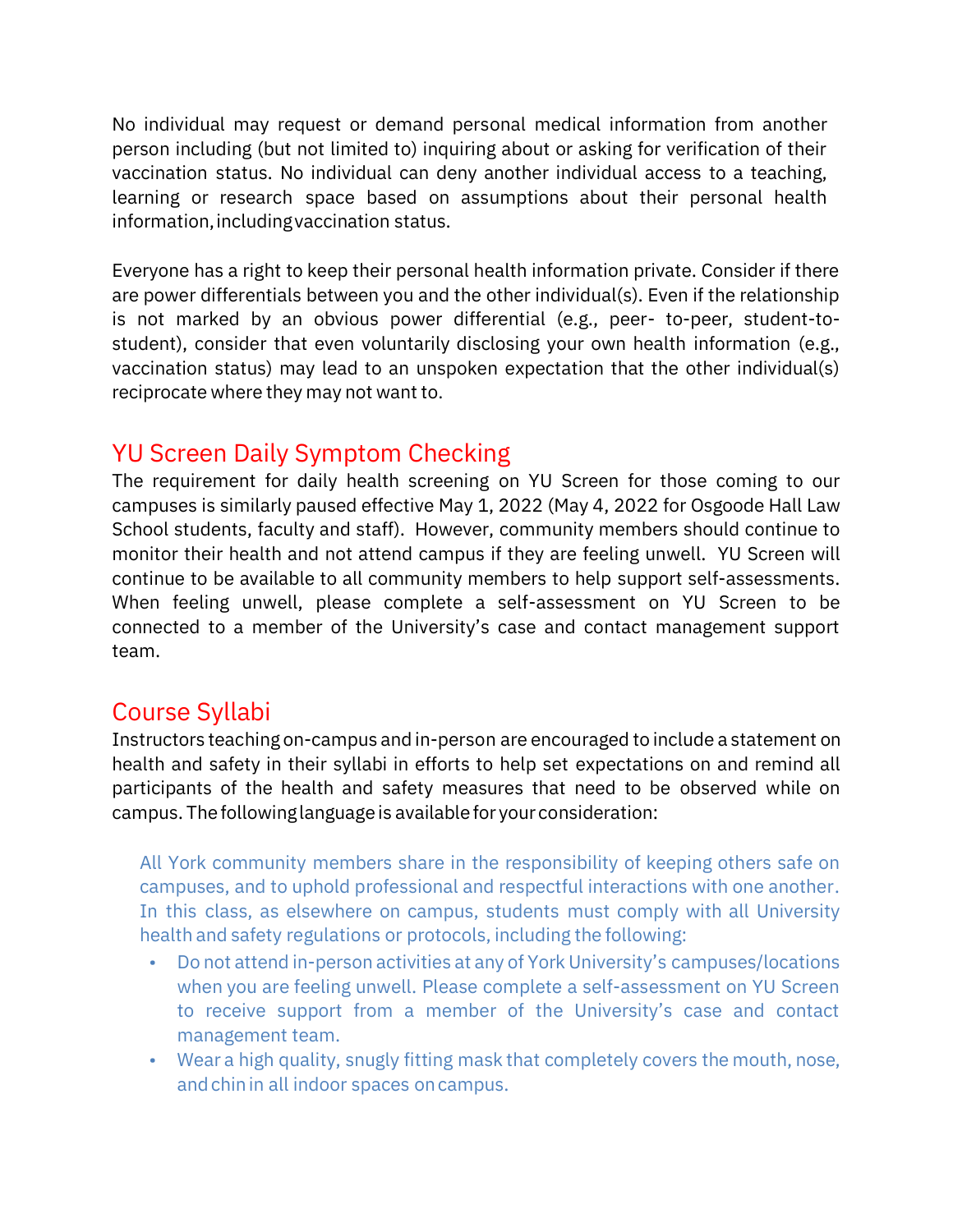• Do not eat or drink in instructional spaces, including research and shared spaces (e.g., Libraries), unless for urgent health reasons.

More Information about COVID-19 health and safety measures can be found on the [Better](https://www.yorku.ca/bettertogether/) [Together](https://www.yorku.ca/bettertogether/) website.

#### Teaching Support

The Teaching [Commons](https://www.yorku.ca/teachingcommons/) team is available to support all instructors with their teaching needs. In addition to discipline-specific guidance, the Teaching Commons provides support resources for [Flexible Teaching,](https://www.yorku.ca/teachingcommons/flexible-teaching/) including resources for [Assessments,](https://www.yorku.ca/teachingcommons/assessment/) which will apply for face-to-face, remote, blended, or fully online teaching. [Going Remote](https://bold.info.yorku.ca/) is a Teaching Commons' resource designed to provide options and support for teaching remotely based on your circumstances and the needs of your students. [Learning](https://lthelp.yorku.ca/)  [Technology Services](https://lthelp.yorku.ca/) (LTS) also offer invaluable resources and support to all instructors.

All York University Libraries (YUL) are fully open to students, staff, faculty, and instructors, and are continuing to provide research guidance and assignment development consultations through Zoom, email, and other virtual methods. For more information on the full range of services that the Libraries are providing, please visit [here.](https://www.library.yorku.ca/web/)

Information on lecture recordings can be found at: [https://lthelp.yorku.ca/lecture](https://lthelp.yorku.ca/lecture-recording)[recording.](https://lthelp.yorku.ca/lecture-recording) We encourage instructors to record and post lectures as a way of making them accessible to students who may not be able to attend classes in person.

#### Hyflex Teaching

York has upgraded classroom technology to enable Hyflex teaching in some rooms at both the Keele and Glendon campuses. Simply defined, a Hyflex course model provides students the opportunity to attend a course in person or to attend synchronously online. Hyflex allows instructors to teach simultaneously to both groups. Information on how to use Hyflex technology is here: [https://lthelp.yorku.ca/hyflex.](https://lthelp.yorku.ca/hyflex) Tips and advice on successful Hyflex pedagogy can be found at: [https://www.yorku.ca/teachingcommons/hyflex/.](https://www.yorku.ca/teachingcommons/hyflex/)

#### Contingency Plans

Please ensure you have a communications plan in place should you need to cancel a class because of illness, or other emergency reasons. If a child, other dependents in your household, or you are feeling unwell or are symptomatic, then you must stay at home, self-monitor, and take care of yourself and your dependents.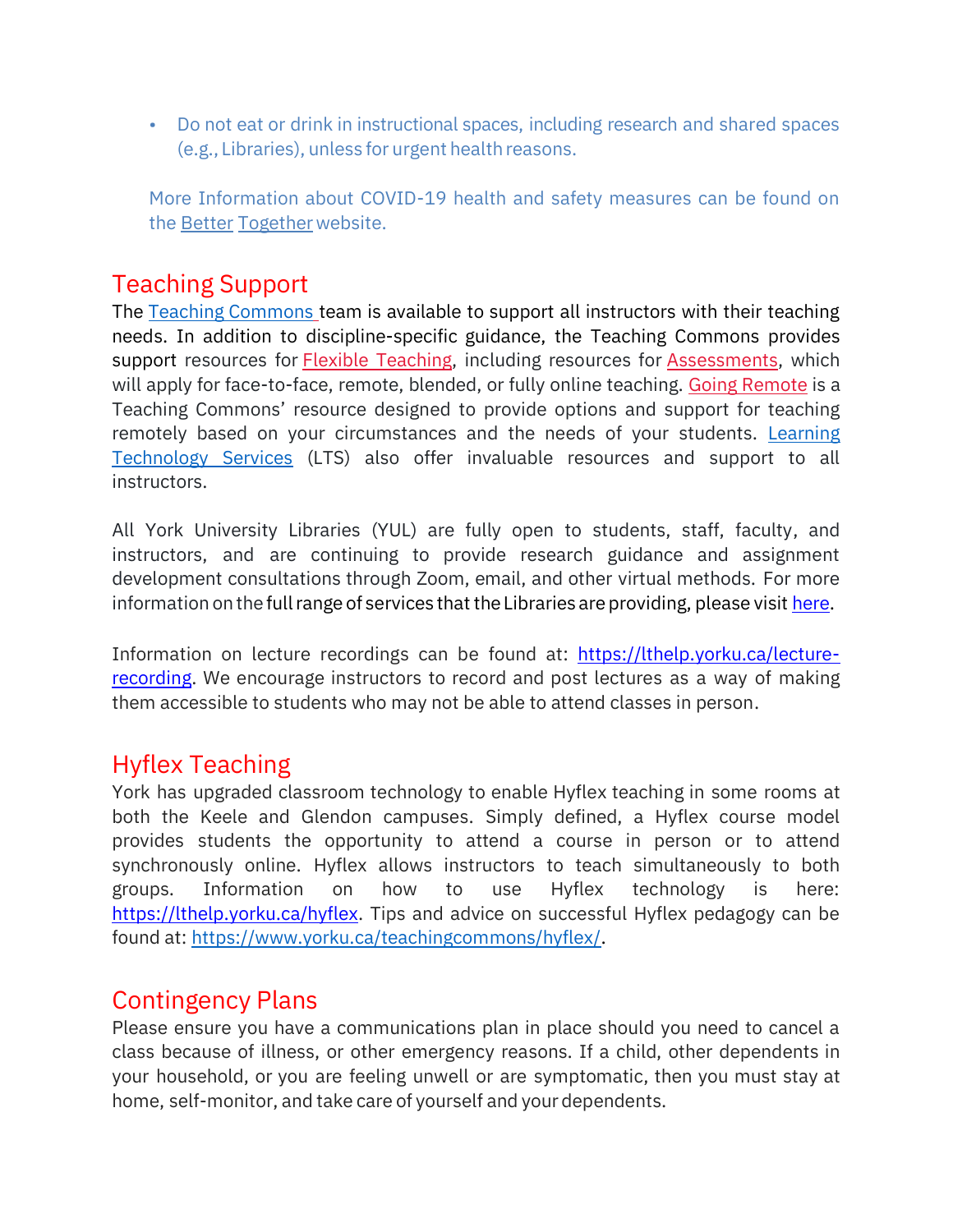During a stay-at-home period, if symptoms do not develop or if symptoms are light and you feel well enough to do so, you can teach your course remotely from home. However, you will need to inform all students enrolled in the class of this shift to remote delivery specific to this week or time-period. If you develop symptoms which make you feel not well enough to teach remotely, then rely on normal policies and practices for either finding a replacement instructor or cancelling a class due to illness. Inform your department or unit, which can communicate with your students in your stead, if you are unable to do so.

If illness proves to be longer lasting, you and your department/unit should seek the assistance of Employee Well-Being [\(EWB\)](mailto:ewb@yorku.ca) todevelop anaccommodation plan.

Please alert students as soon as possible via email, e-Class, and during class about your illness contingency plan. Students should be prepared forthe possibility of an occasional class delivered remotely if an instructor fails daily screening and cannot attend campus but is able to teach remotely. That instructor may be the course director or a teaching assistant (if applicable to the course format). Students must remember to check their emails regularly to be up to date with the course delivery format. If the delivery format changes or if you must cancel class, then your department/unit must be informed as well to help you andany uninformed students.

As always, instructors have discretion to make minor changes to a course outline to accommodate time constraints in covering material, or to schedule make up classes as needed. Instructors also have the flexibility to convert in-person exams or other assessments to online versions, provided the grading scheme in the course is not altered.

While instructors are not obligated to create a remote version of their in-person course, please do consider utilizing eClass fulsomely to post class materials, lecture notes, and audio or video recordings of lectures. eClass will be a useful resource in contingency planning and may help to reduce student anxiety about missing an in-person class. Instructors who need technical support with eClass should reach out to [Learning](https://lthelp.yorku.ca/)  [Technology Services.](https://lthelp.yorku.ca/)

#### Masks

Anyone entering an indoor space on any York University property, including all campuses, work sites and satellite offices, [must wear a mask](https://www.yorku.ca/bettertogether/wp-content/uploads/sites/299/2022/03/2022-March_YorkUniversityMaskProtocolV10-Final-EN.pdf) that covers their mouth, nose and chin completely. Masks are required in all indoor spaces and must be worn for the duration of your stay. Indoor spaces at York include, but are not limited to,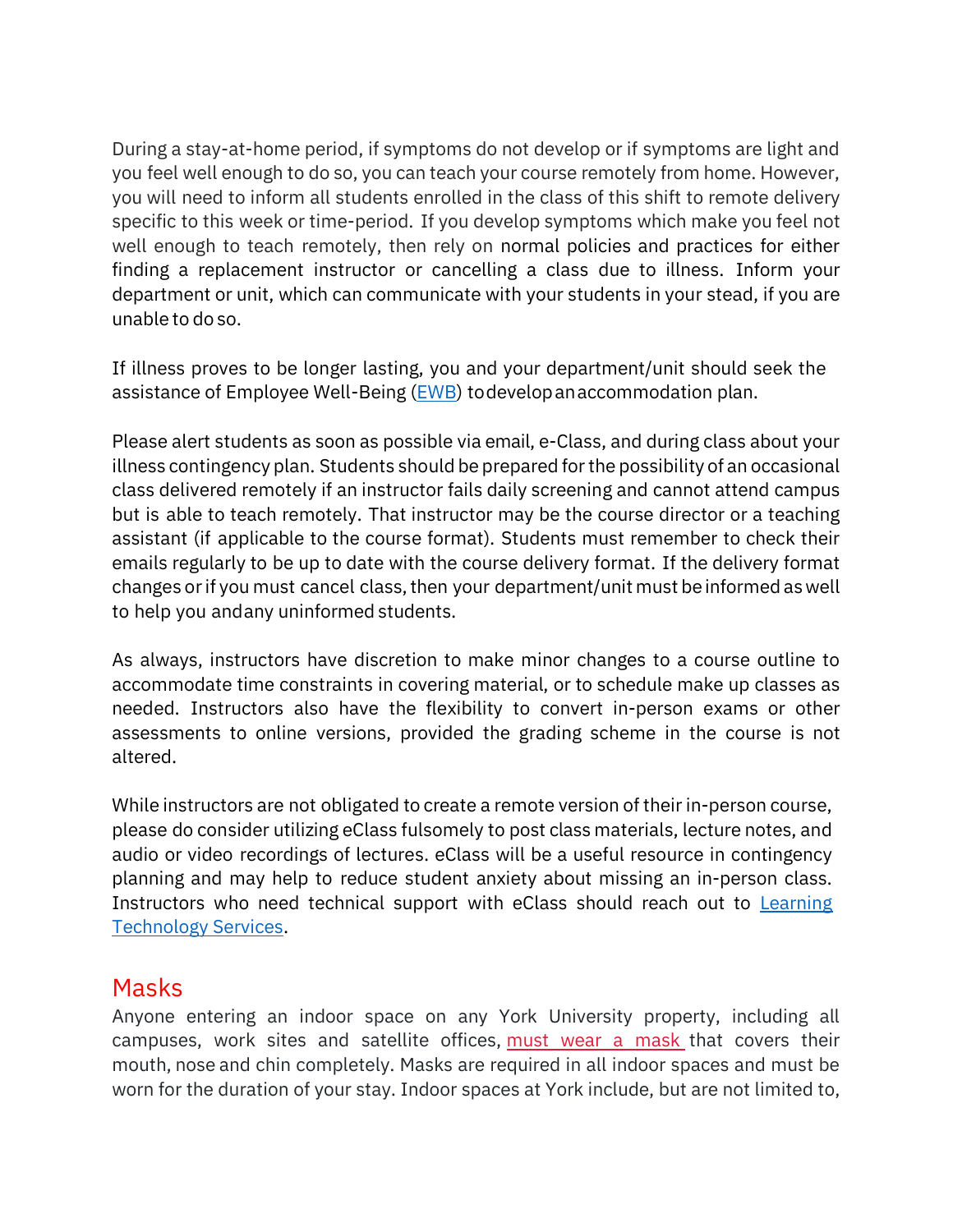classrooms, administrative buildings, offices, meeting rooms and common areas in all residences, washrooms, hallways, and elevators.

More information about masks, including [FAQs](https://www.yorku.ca/bettertogether/wp-content/uploads/sites/299/2022/03/2022-March_YorkUniversityMaskFAQs-Final-EN.pdf) and [locations](https://www.yorku.ca/facilities/covid-19-return-to-campus-2/maps-for-masks/) where masks can be purchased, can be found at: [https://www.yorku.ca/bettertogether/masks/.](https://www.yorku.ca/bettertogether/masks/)

When considering a mask and its efficacy, the best mask is one that fits well and that is worn properly. If teaching is impacted in a considerable way, the mask can be temporarily removed; please ensure that a minimum of 2-metre physical distancing is maintained when the mask is doffed.

Effective Winter 2022, food and drink is not permitted in instructional spaces except for urgent health reasons (e.g., a quick drink of water).

There are exemptions from the requirement to wear a mask. York University community members are not required to provide proof of any of the exemptions. Students who are unable to wear a mask on the disability-related grounds can be directed to Students Accessibility Services [\(SAS\)](mailto:sasreg@yorku.ca) for assistance if needed.

#### Classroom Ventilation

Detailed information about York's enhancement of building ventilation can be found at: [https://www.yorku.ca/bettertogether/ventilation/.](https://www.yorku.ca/bettertogether/ventilation/)

We continue to meet and, in a number of spaces, exceed the standards identified in ASHRAE 62.1 and the Ontario Building Code. All of our buildings have mechanical ventilation systems with the exceptions of the Glendon Manor House and some of the other historical buildings on the campuses (e.g., Stong House, the Cottage at Glendon). We have added HEPA filtration to all rooms without mechanical ventilation on both campuses.

Throughout the pandemic, we have focused our resources into ongoing monitoring of air volume. Out of an abundance of caution, we have undertaken additional spot checking from timeto time across a variety of buildings and our air volume remains exceptional.

All 397 air handling units that exist on both campuses are being monitored electronically by a state-of-the-art Building Automation System and visually by expert technicians. York's Building Automation System has been programmed to send out alerts via email if an air handler should not be functioning properly. These alerts go out 24/7 to on-call personnel and to the University's Work Control Centre and any issues